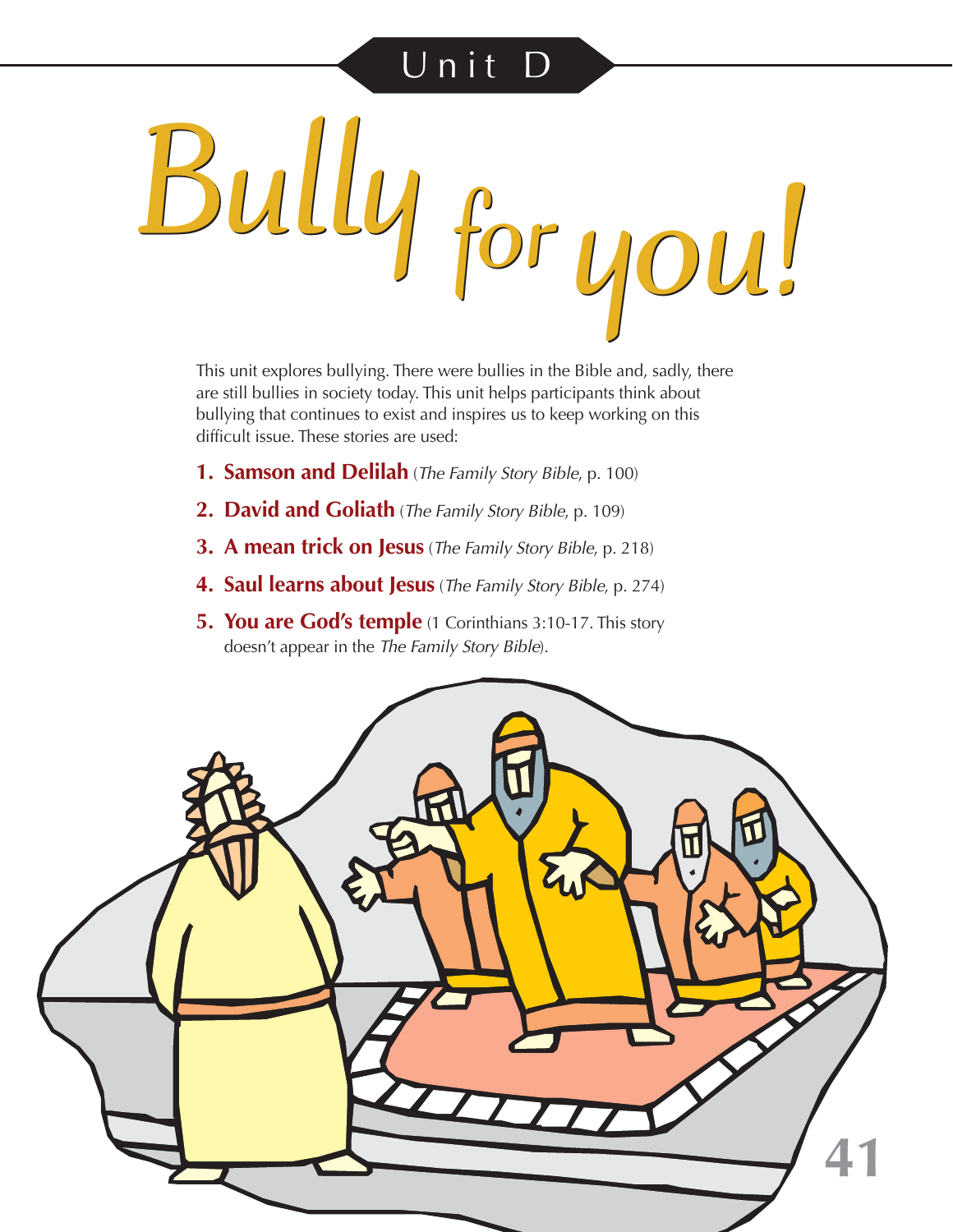# *Samson and Delilah*

#### **Session focus:**

*The Bible has stories of bullies in action. The story about Samson is one of them. We can learn from reflecting and acting on this story.* 

#### **Gathering to hear the story**

Before you begin this unit, take time to think through some of the issues which may arise. Has someone in your group been bullied? Has someone acted like a bully? Does someone have painful memories of someone they love being treated badly?

Before people gather, find scenes or settings in magazine pictures that show where bullying can happen — school, workplace, church. As people of different ages gather, talk about the pictures and the kind of bullying that might go on in each place.

#### **Telling and talking about the story**

Explain that your group will examine Bible stories that say something about bullying and how we can help to overcome it. Read the story "Samson and Delilah," p. 100, from *The Family Story Bible*. 16 Before reading this story, remind people that, in addition to bullying, this is a Bible story with a lot of violence and killing. Ask listeners to keep this question in their mind — Who is the bully in the story?

To talk about the story, use questions like these:

- Who exactly are the bullies in this story?
- Samson still calls on God for help even in one of his darkest moments. What does that say about Samson's faith? About the source of his strength?
- The story says that Samson was hated, not so much because he was strong, but because he used his strength to kill a lot of Philistines. What do you think about the suggestion that, if you believe in God and stay close to God, it is acceptable to kill other people?
- Do you think you would have the faith to pray for God's help if you were being bullied?

#### **Exploring the story**

There are lots of ways to explore this story. Below are some suggestions.  $\frac{16 \text{ This story is found in}}{6 \text{ und in}}$ Prepare at least two so people can choose one that most interests them.  $\vert$  Judges 16.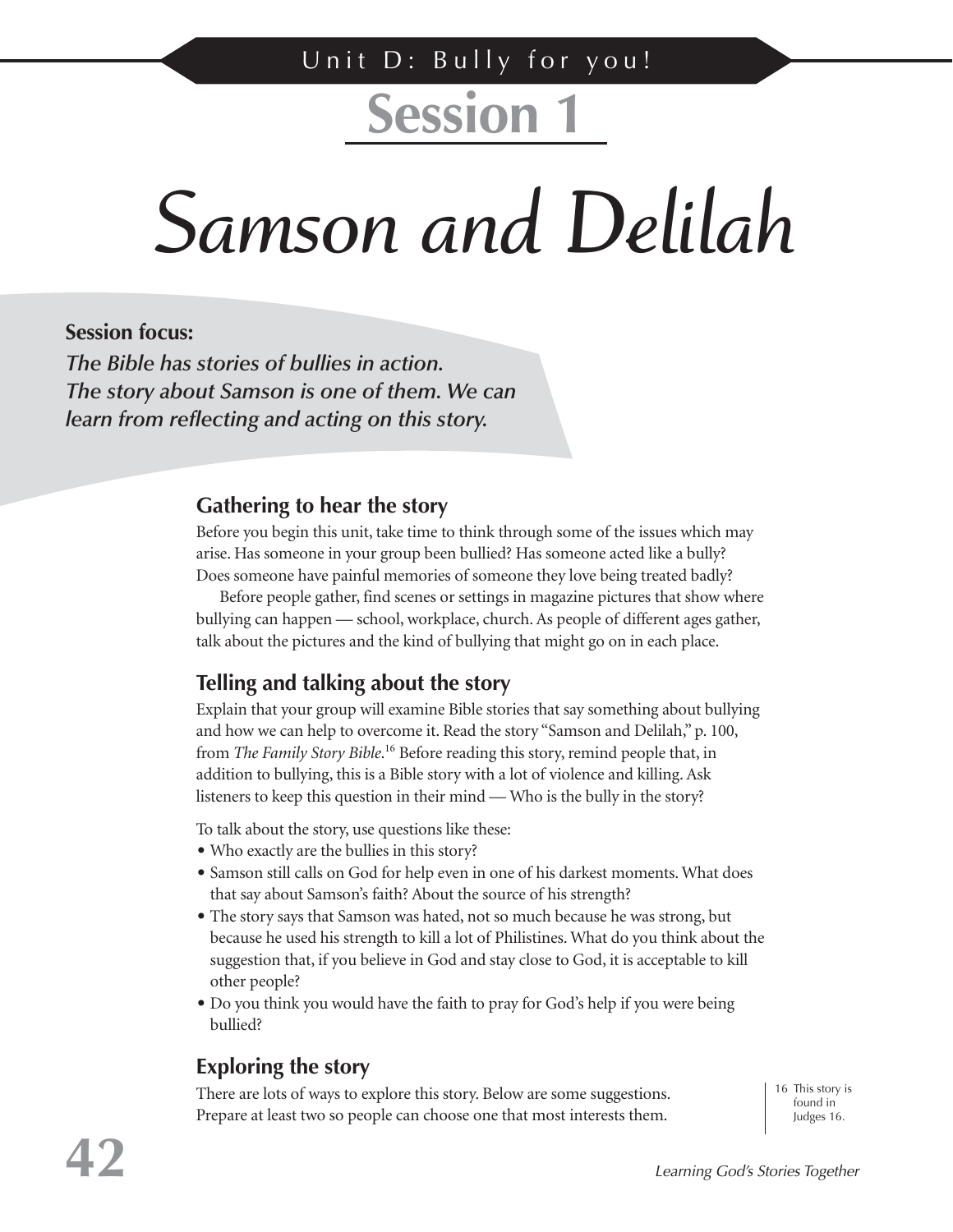- **Drama:** Is this a good story to make into a drama for young children? Why or why not?
- **Art:** Using photos and articles from magazines and newspapers, make a collage on a sheet of poster board. Add a title like, "Bullying *must* stop," or "This is a no bullying zone."
- **Sculpture:** Divide into groups of three people. Using the words from Barbara Coloroso's book, do "frozen tableaus" of three people — a bully, a bullied person, and a bystander.<sup>17</sup> Show your tableau to others.
- **Creative writing:** List characteristics of a bully. If you need help with this, see page 45. Alternatively, you may write a prayer of confession on teardrop shapes. Use the prayer with your group.
- **Music:** Sing together "Jesus, you help," #122, or "Forgive" our sins as we forgive," #125 in *Life Songs*.
- **Food:** Prepare and share foods that make us strong protein foods (meat, nuts, cheese, eggs) and fruit and vegetables. As you eat, talk about the challenge that Christians have to use their strength to express God's love and goodness.



- **Maps and patterns:** Invite a teacher to come as a guest. Ask him/her to describe patterns that they have seen on schoolyards or in sports class that would be classified as bullying. Ask what strategies have been helpful to stop bullying behaviour in these situations. Alternatively, youth and adults who can purchase the Barbara Coloroso book mentioned in the footnote can make a commitment to read the book and do a book report at a subsequent meeting.
- **Serving others:** In Barbara Coloroso's book, she makes a distinction between "tattling" and "telling." Children should not tattle on each other, but if someone is being hurt and bullied, they should tell an adult so the adult can help. Help children make this distinction by creating a chart entitled, "The difference between tattling and telling." Add this information:

**Tattling:** If it will only get another child *in* trouble, don't tell me. **Telling:** If it will get you or another child *out* of trouble, tell me.

#### **Making the story part of your life**

Talk about things you learned today about bullying. Use a guided meditation to close this session. Invite people to sit comfortably with their hands in their laps and eyes closed. Read the following slowly and quietly:

There are dark storm clouds in your day. The wind is strong and pushes you in ways that you do not want to go. But wait … step through here.

Step through a gateway into God's garden. Your friends are in the garden, waiting for you, smiling and happy. There are beautiful flowers and grassgreen trees. A stream murmurs as it passed over rocks. Every thing is calm and peaceful. There are animals in the garden, too — a lion and a lamb. But they do not bother each other and they do not bother you. Everything is quiet and calm. You are in a world that God has created. It is full of warm sunshine and the air is clear. A soft breeze makes the leaves rustle over your head. You know that you are close to God. Everything is calm, peaceful and still. This is the day that the Lord has made. Let us rejoice and be glad in it. Amen.

17 *The Bully, the bullied, and the bystander*, Barbara Coloroso, Harper Collins, 2002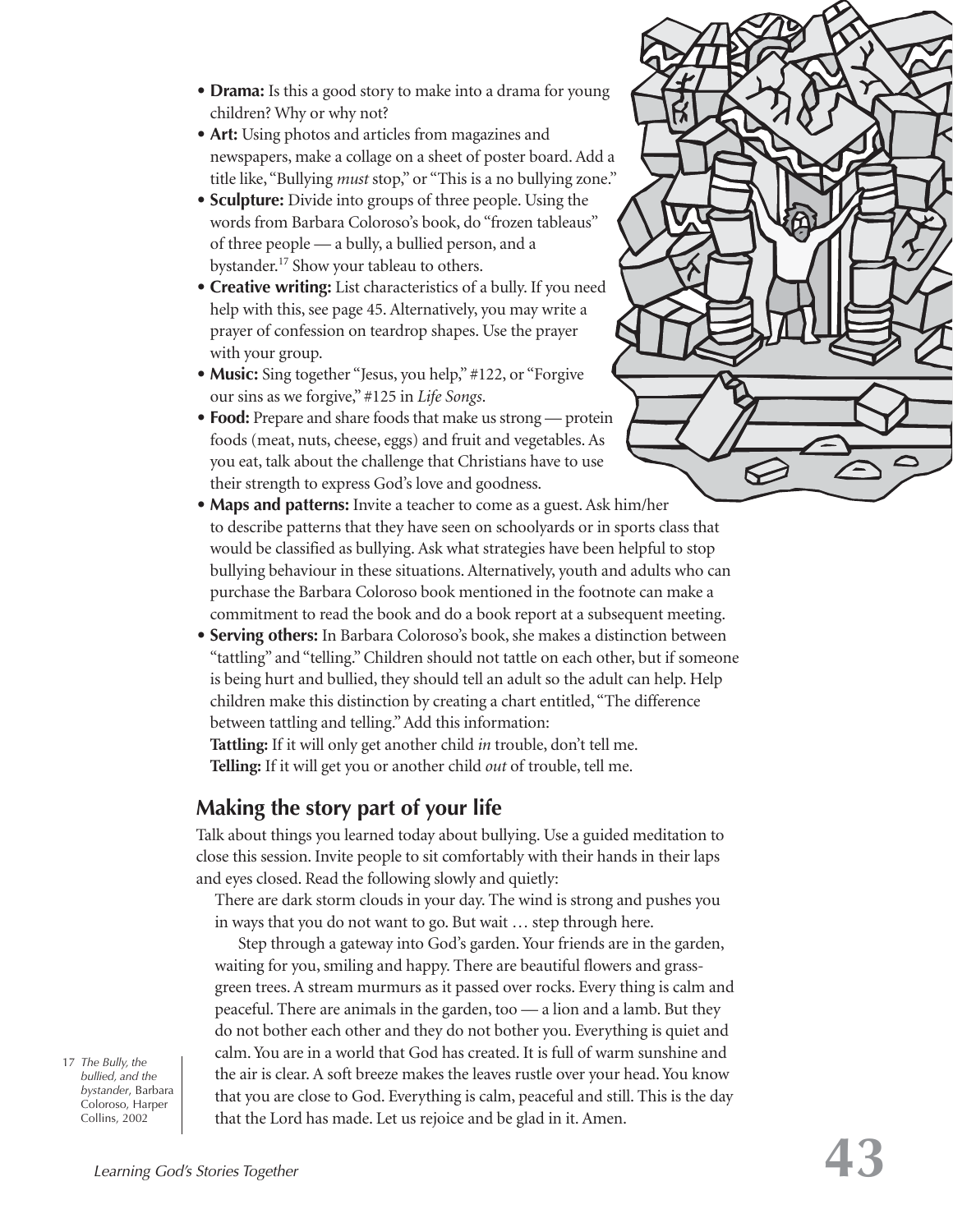# *David and Goliath*

#### **Session focus:**

*David faces and defeats a big bully. He knows God is with him.* 

#### **Gathering to hear the story**

Before people arrive, find pictures of cartoon or comic book bullies like Binkie Barns from the cartoon *Arthur*, Flats the Flatfish from *SpongeBob*, the Joker from *Batman*, Voldemort from the *Harry Potter* movie/books, Darth Vader from *Star Wars*. As people gather, identify the bullies and talk about the traits of bullies. (See page 45, Maps and patterns.)

#### **Telling and talking about the story**

Explain that you will continue to think about bullying. The story for this session is about a huge bully — Goliath. Read the story "David & Goliath," p. 109, from *The Family Story Bible*. 18

To talk about the story, use questions like these:

- What was David's main weapon for defeating Goliath?
- Do you have to be a big person to stop a bully?
- Have you ever been bullied?
- How did you get out of this bullying situation?
- Do you think that it was right for David to kill the bully?

#### **Exploring the story**

There are lots of ways to explore this story. Below are some suggestions.

- Prepare at least two so people can choose one that most interests them. • **Drama:** Do role plays based on one or both of these scenarios:
	- 1. Andrew was born with a speech impediment. Although he is a good student in school, he is consistently teased about his speech by one of his class mates. His class mate and two or three other boys begin to follow Andrew home from school, never actually touching or hurting Andrew but imitate his speech patterns. You are following this group of boys and are troubled by their behaviour. You decide to confide in your teacher. Role play the conversation between you and your teacher.

18 This story is found in 1 Samuel, with portions from chapters 16, 18 &19.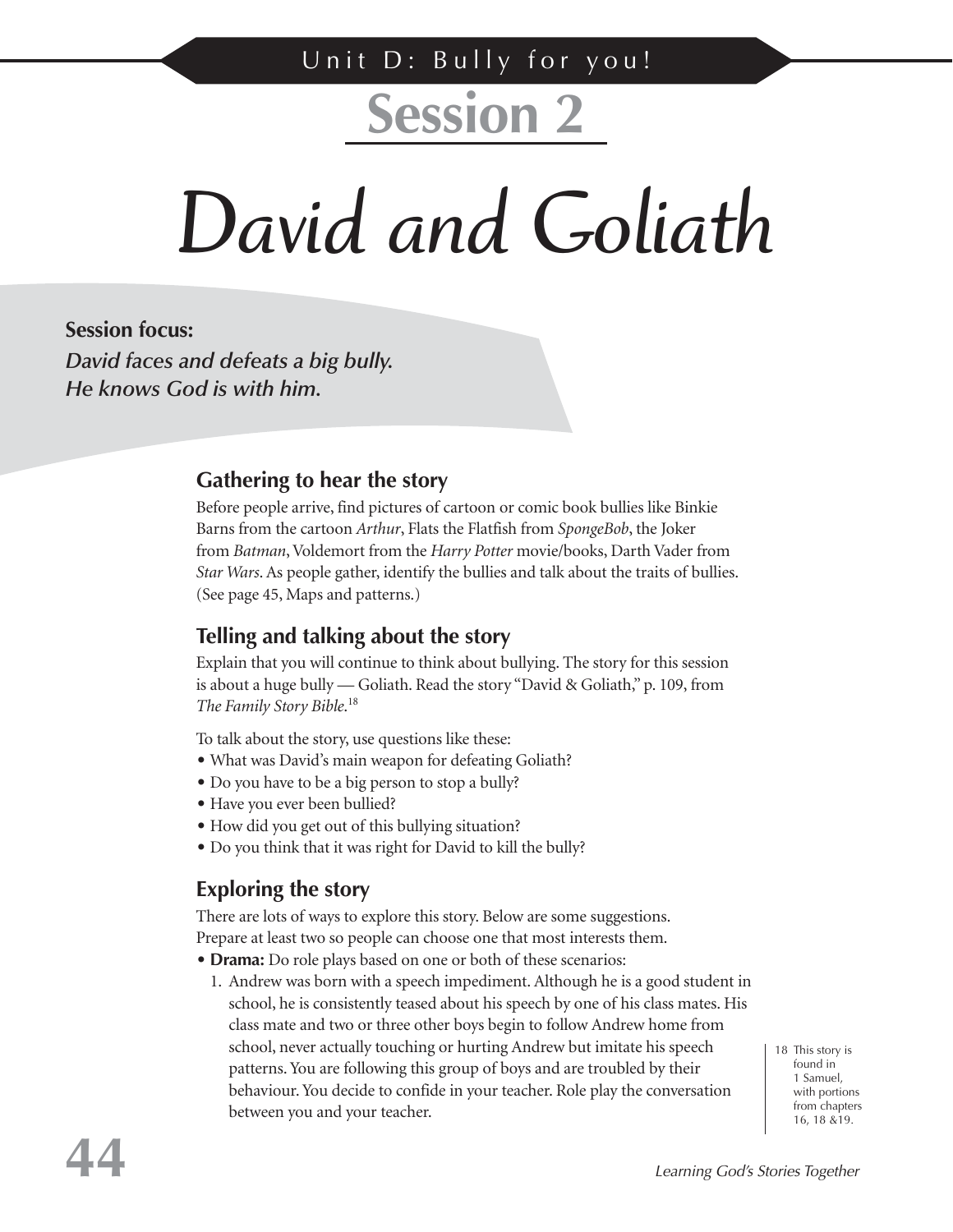- 2. You have known Sarah for 10 years since you started school together. Lately, she has been acting very strange, often ignoring you and hanging out with more popular girls. Yesterday you found out that Sarah has been gossiping about you in a chat room on the Internet. This upsets you and you decide to talk this over with your dad. Role play this conversation.
- Art: Make a "comic" strip. Fold legal size paper in quarters or eighths and draw the story of David and Goliath. Use word balloons to express the bullying component. Can you put this cartoon in your church newsletter?
- **Sculpture:** Provide modeling clay and invite people to create something that expresses their reaction to this story.
- **Creative writing:** Invite participants to create a prayer journal. This can continue for the following sessions. If desired, prior to the session, provide pages with titles for the journal. Here are suggestions for page titles:
	- When I am frightened
	- When I've noticed God in my life
	- When I've noticed God in nature
	- Times when I tried to help someone
	- Things I try not to do.
- **Music:** Sing "God be with you," #112, *Life Songs*.
- **Food:** In the story, David's father sends him to the field with some food for his brothers. Talk about what David might have packed — a stew? Fruit or nuts? Bread? Pack a lunch like David did, take a short trip (to another room) and enjoy your picnic with David's brothers. To increase the drama, dress for dinner by wearing biblical-style clothes.
- **Maps and patterns:** Make a list of the characteristics of a bully. Here are some as outlined by Barbara Coloroso:<sup>19</sup>
	- find it hard to see a situation from the other person's vantage point
	- are concerned only with their own wants and pleasures and not the needs, rights, and feelings of others
	- tend to hurt others when parents or other adults are not around
	- like to dominate other people
	- like to use other people to get what they want
	- view weaker siblings or peers as prey
	- use blame, criticism, and false allegations to project their own inadequacies onto their target
	- refuse to accept responsibility for their actions
	- lack foresight
	- • crave attention.

#### **Making the story part of your life**

Talk about things you learned today about bullying. Use a guided meditation to close this session. Invite people to sit comfortably with their hands in their laps and eyes closed. Read slowly and quietly:

It is a cold and windy day. Everything is grey…grey…grey. But wait…step through here.

Step through a gateway into God's colour garden. It is a garden shimmering in light. Over here is deep purple periwinkle nestled in a bed of shining greenery. Over there are primroses in every shade of the rainbow — yellow, violet, blue, red. There are peach-leafed bellflowers and dusty millers with their lamb's ear leaves and soft pink flowers. Everything is calm, peaceful and still…. Gone are all the cold greys. Welcome the vibrant colours in the Creator's paint box. This is the day that the Lord has made. Let us rejoice and be glad in it. Amen.

19 *The Bully, the bullied, and the bystander*, Barbara Coloroso, Harper Collins, 2002, p. 20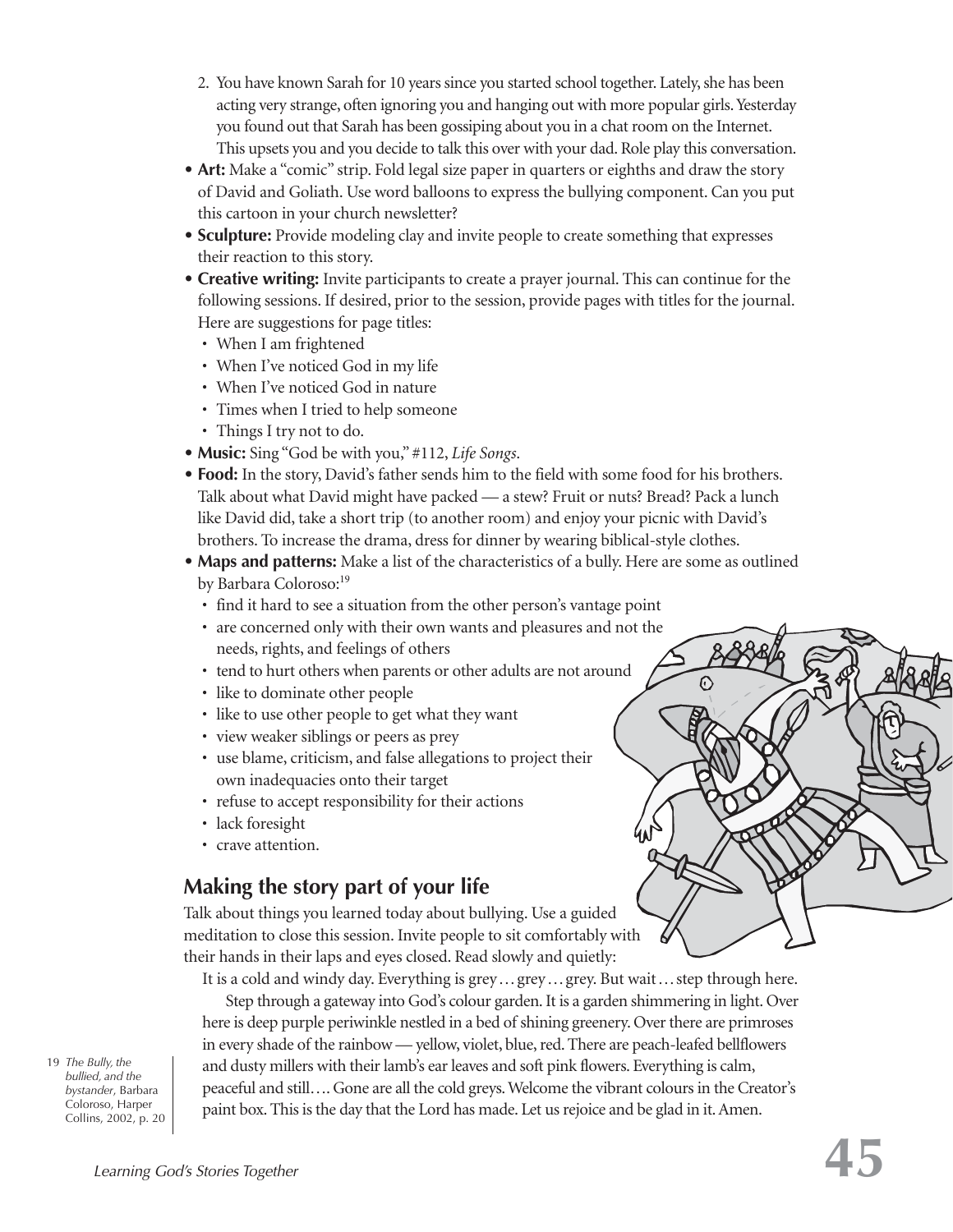## *A mean trick on Jesus*

**Session focus:**  *Some bullies try to trick Jesus, but he has a wise answer that shows God's love.* 

#### **Gathering to hear the story**

Before people gather, find a picture of Rosa Parks on the bus. (It is easy to find stories and pictures of Rosa Parks on the Internet. Just type in Rosa Parks in a Google search. Alternatively, find a library book on the civil rights movement.)

As people gather, determine and discuss who is in the picture. For what is she famous?

#### **Telling and talking about the story**

Explain that, together, your group will examine another Bible story that depicts bullying. This story looks at how Jesus outwitted some bullies who were trying to trick him into saying something against the law. Read the story "A Mean Trick on Jesus," p. 218, from *The Family Story Bible*. 20

To talk about the story, invite people to break into small intergenerational groups and use questions like these:

- Who is the real 'bad guy' in this story?
- Does Jesus have to do anything violent, like throw stones, in order to defeat these bullies?
- Is it possible to defeat bullies today through peaceful methods?
- Describe how the woman must have felt at the end of this story.
- Do you think you would have had the courage of Rosa Parks or Jesus?

#### **Exploring the story**

There are lots of ways to explore this story. Below are some suggestions. 20 This story is Prepare at least two so people can choose one that most interests them.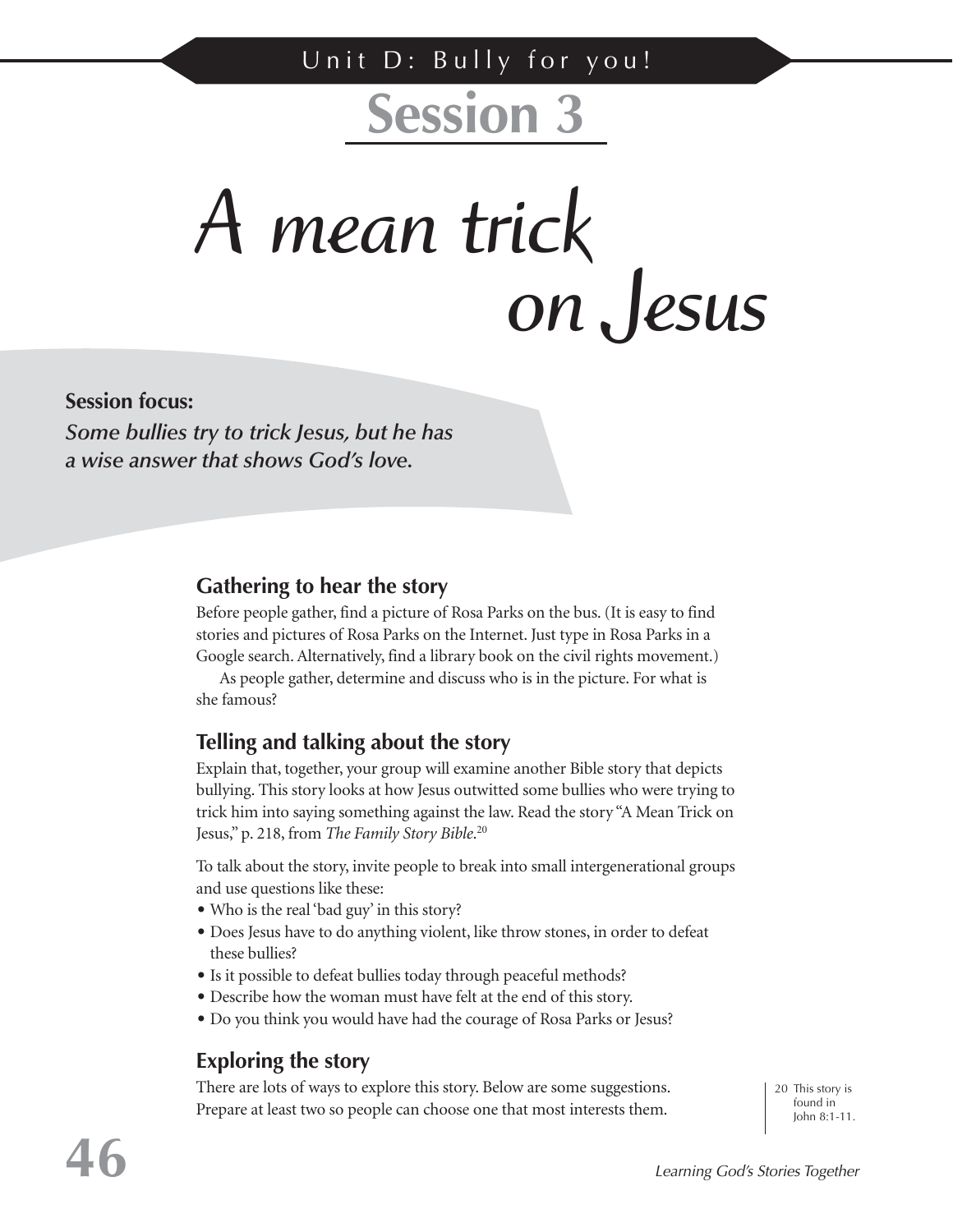

- **Drama:** Look at the pictures of the three men from the storybook, p. 218. Describe what each might be thinking.
- **Art:** In the story, the Pharisees walk away, and the woman is instructed by Jesus to go away, too, but to try to grow in God's way. Make "sand footprints" and when they are dry, put them on a bulletin board with the caption, "Walk in God's way." To make the footprints, trace your foot on a piece of construction paper. Cut out the footprint and tape it to a larger piece of construction paper. Using a brush, spread white glue around the edge of the footprint. Sprinkle sand on the glue and remove the top footprint.
- **Sculpture:** Make an inukchuk. This human-shaped Inuit landscape marker is an excellent image for reminding us that humanity is at the heart of even the most forbidding landscape. Search for images of an inukchuk on the Internet (at www.images.google.com) or in the library. Make your inukchuk from small stones, or use air-drying clay.
- **Creative writing:** If you began a prayer journal last week, continue to write in it. Alternatively, write a thank you note to Jesus from the woman he saved.
- **Music:** Sing "God gave me a life to live," #98, or "I am thanking Jesus," #101, *Life Songs*.
- **Food:** Enjoy a simple snack of fruit and cheese.
- **Maps and patterns:** Using a Bible dictionary, find out what you can about the Pharisees. Who were they? Why were they trying to trick Jesus?
- **Serving others:** Explore community groups who work with restorative justice. Alternatively, download stories from the Centre for Restorative Justice website www.sfu.ca/crj/.

#### **Making the story part of your life**

Talk about things you learned today about bullying. Ask group members what they would like included in a prayer, then close with prayer.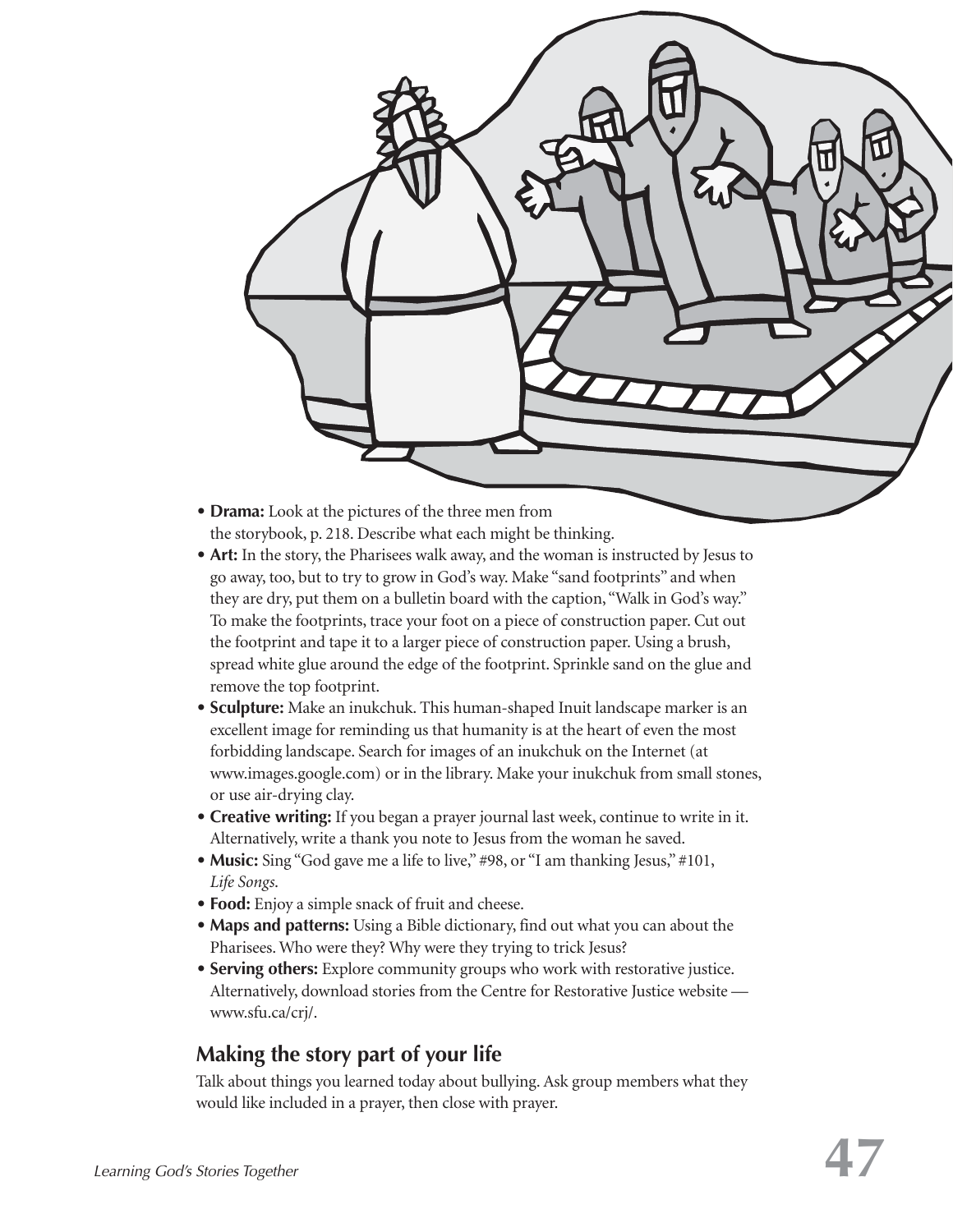# *Saul learns about Jesus*

#### **Session focus:**

*A bully joins the People of the Way.* 

#### **Gathering to hear the story**

Before people gather, find one or two pictures of Scrooge from Charles Dickens' *A Christmas Carol*. As people gather, form pairs of different ages and talk about what makes Scrooge a bully at the beginning of the story. Does he change? What causes him to change?

#### **Telling and talking about the story**

Explain that, together, the group will hear a Bible story about someone who started out as an intense bully but ended up as a fervent disciple of Jesus. Read the story "Saul Learns about Jesus," p. 274, from *The Family Story Bible*. 21

To talk about the story, invite people to break into small intergenerational groups and use questions like these:

- What do we know about Saul when this story begins?
- What changed him?
- Have you ever bullied anyone?
- Have you ever had a similar experience, one that dramatically changes your worldview and behaviour — for the better?

#### **Exploring the story**

There are lots of ways to explore this story. Below are some suggestions. Prepare at least two so people can choose one that most interests them.

• **Drama:** Role play one or both of these scenarios.

1. You have a younger brother and it always seems to you that your parents favour him and let him away with doing things that you can't do. Sometimes you are so angry at him that you want to really hurt him. One day, when the two of you are alone, you pinch him very hard, and he screams in pain. This 21 This story is incident scares you and you decide to tell your older sister. Role play this  $\frac{\text{bound in Acts}}{9:1-19, 22:3-16}$ conversation. 26:4-18.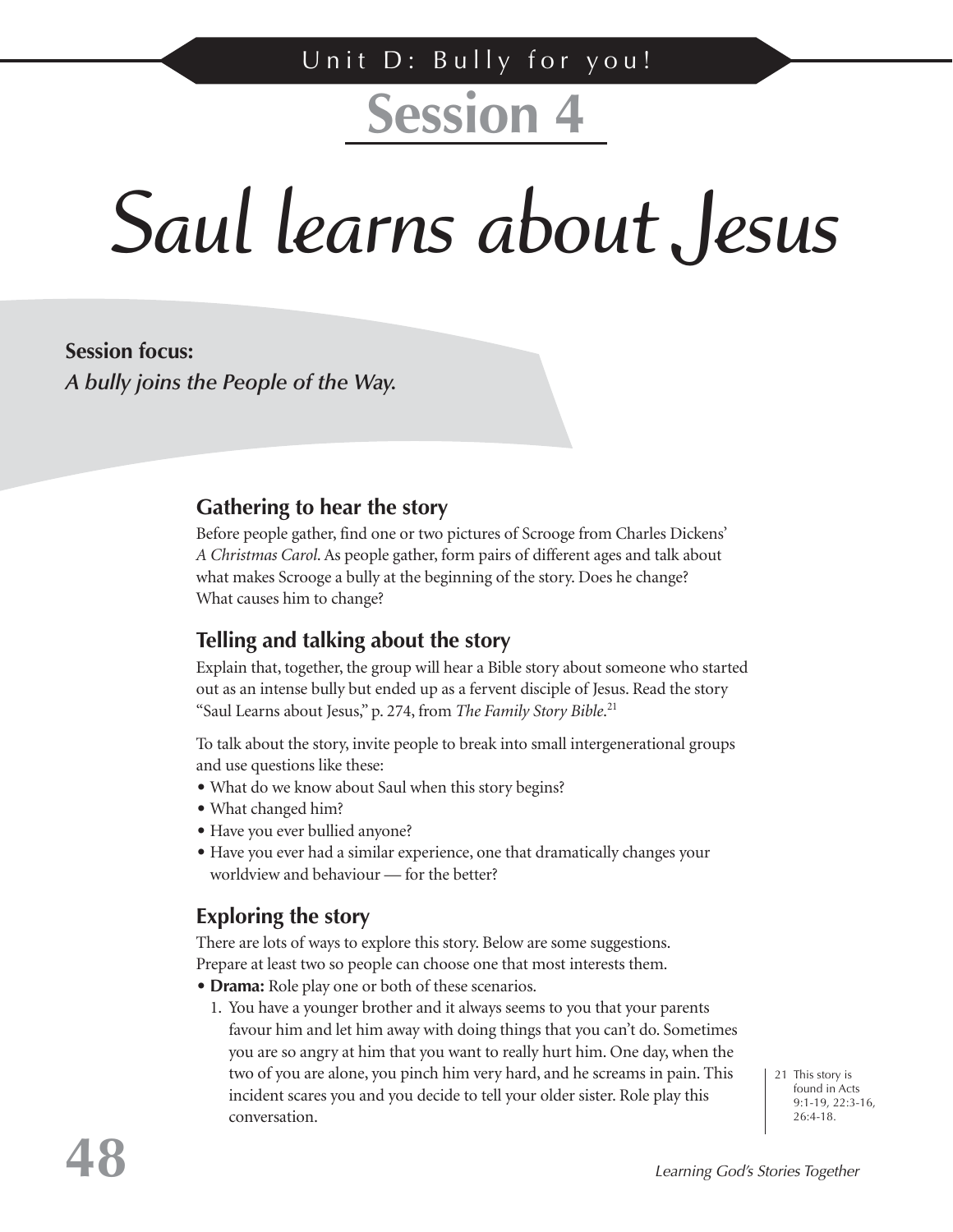- 2. When you were a child, your parents spanked you when you did something naughty. You don't like the idea of hitting a child because they are naughty but sometimes you find yourself swatting your child when he is too unruly. You are upset with yourself and decide to talk this over with your wife. Role play this conversation.
- **Art:** Create a white-on-black chalk drawing. Depict the story of Saul in three or four scenes in white art chalk on black paper. The drawing will highlight the element of light in the darkness in this story.
- **Sculpture:** Using modeling clay, form the picture of Saul which the artist has depicted in the storybook on page 274.
- **Creative writing:** If you are writing a prayer journal, add more to it. Alternatively, write a letter from Saul/Paul to the family back home telling them what happened.
- **Music:** Sing "What does it mean to follow Jesus?" #165, *Life Songs*.
- **Food:** In the story Saul had not eaten for many days because he was blind and could not help himself. When Ananias came to visit and restored Saul's sight, Paul told Ananias that he was very hungry. What do you think Ananias gave him to eat? Perhaps bread, cheese and beans? Enjoy an "Ananias feast" of bread, cheese and beans.
- **Maps and patterns:** In a way, Saul was blind in two ways. He was physically blind for a few days and he was spiritually blind because he could not accept Jesus. Make two columns entitled "physically blind" and "spiritually blind." How can you help people who are physically blind? How can you help people who are spiritually blind?
- **Serving others:** When Saul's name was changed to Paul he became incredibly active in travelling and telling others that Jesus was the Christ, that Jesus was resurrected from the dead and that he had died to make things right between God and humanity. Talk about ways that you can share with others the good news of what Jesus has done. Could you give away Bible story books in your community? Could you invite someone to church?

#### **Making the story part of your life**

**Ask:** What is one thing you have learned about bullying? Invite people to share, but it is not necessary that everyone say something aloud.

Close with a circle prayer. Everyone holds hands and the leader invites the group to thank God for elements from Saul's story (God's love is for all; God's love can cause bullies to turn around). If someone does not wish to pray aloud, he/she simply squeezes the hand of the next person and that person continues.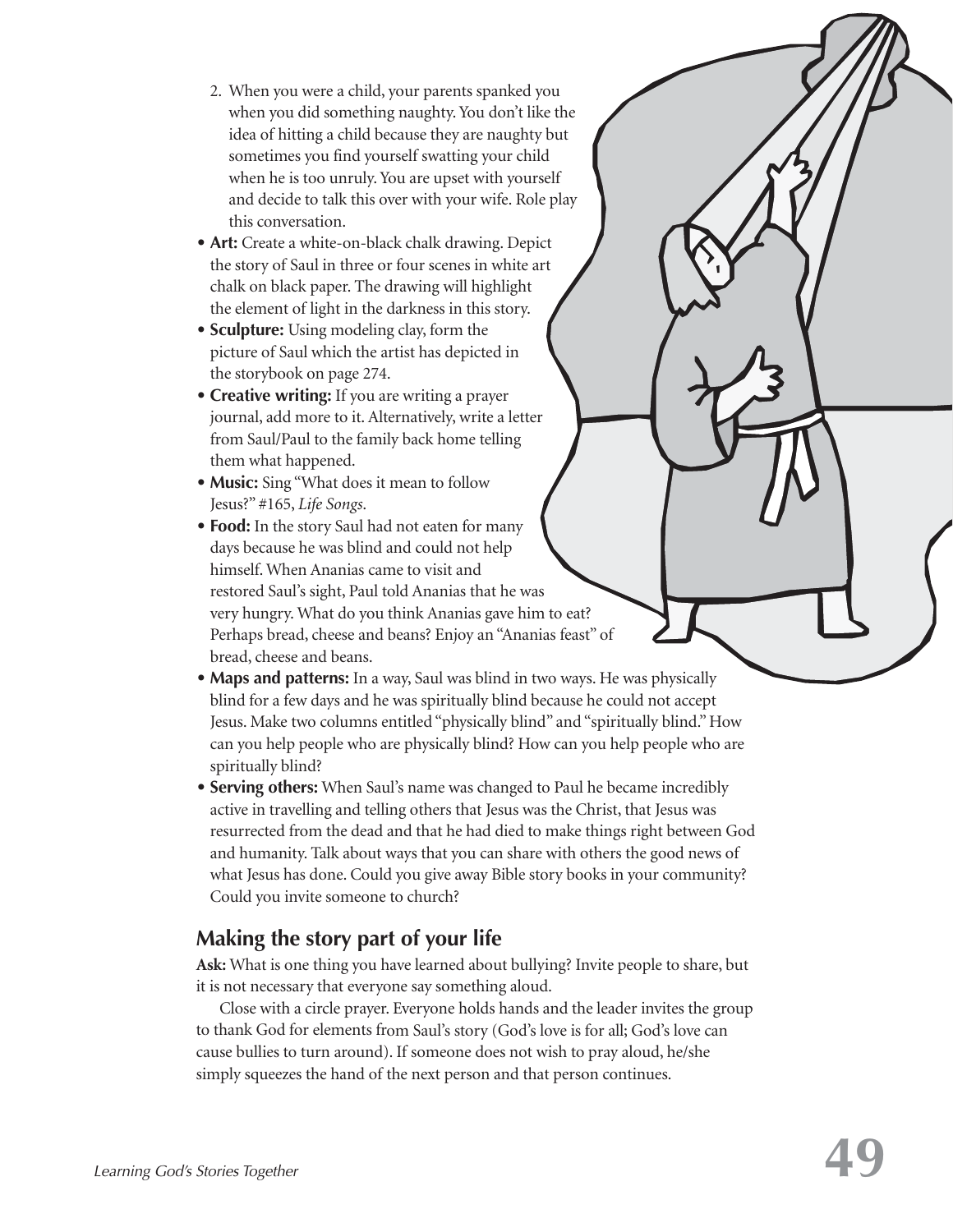# *You are God's temple*

#### **Session focus:**

*You are God's temple and, together with God, you are building a strong and wholesome life.* 

#### **Gathering to hear the story**

Before people gather, collect some building blocks such as Lego and, as people arrive, invite them to build something, making sure that the foundation is particularly strong.

#### **Telling and talking about the story**

Explain that your group will end the unit on bullying by looking at a letter written to the early Christians from a former bully — the apostle Paul. This letter is not included in *The Family Story Bible*, but it can be read from the Bible. Find and read 1 Corinthians 3: 10-17.

To talk about the scripture, invite people to break into small intergenerational groups and use questions like these:

- What are your thoughts when you consider that these lines were written by a man who once persecuted Christians?
- Are there times when you find it difficult to believe that you are God's temple?
- Have you ever had an experience that makes it hard for you to act as if every one is holy?
- What can you do to help yourself remember and go through life fully convinced that these statements are true?

#### **Exploring the story**

There are lots of ways to explore this story. Below are some suggestions. Prepare at least two so people can choose one that most interests them.

• **Drama:** If you were going to present the scripture from this session (1 Corinthians 3:10-17) in visual form for your congregation, how would